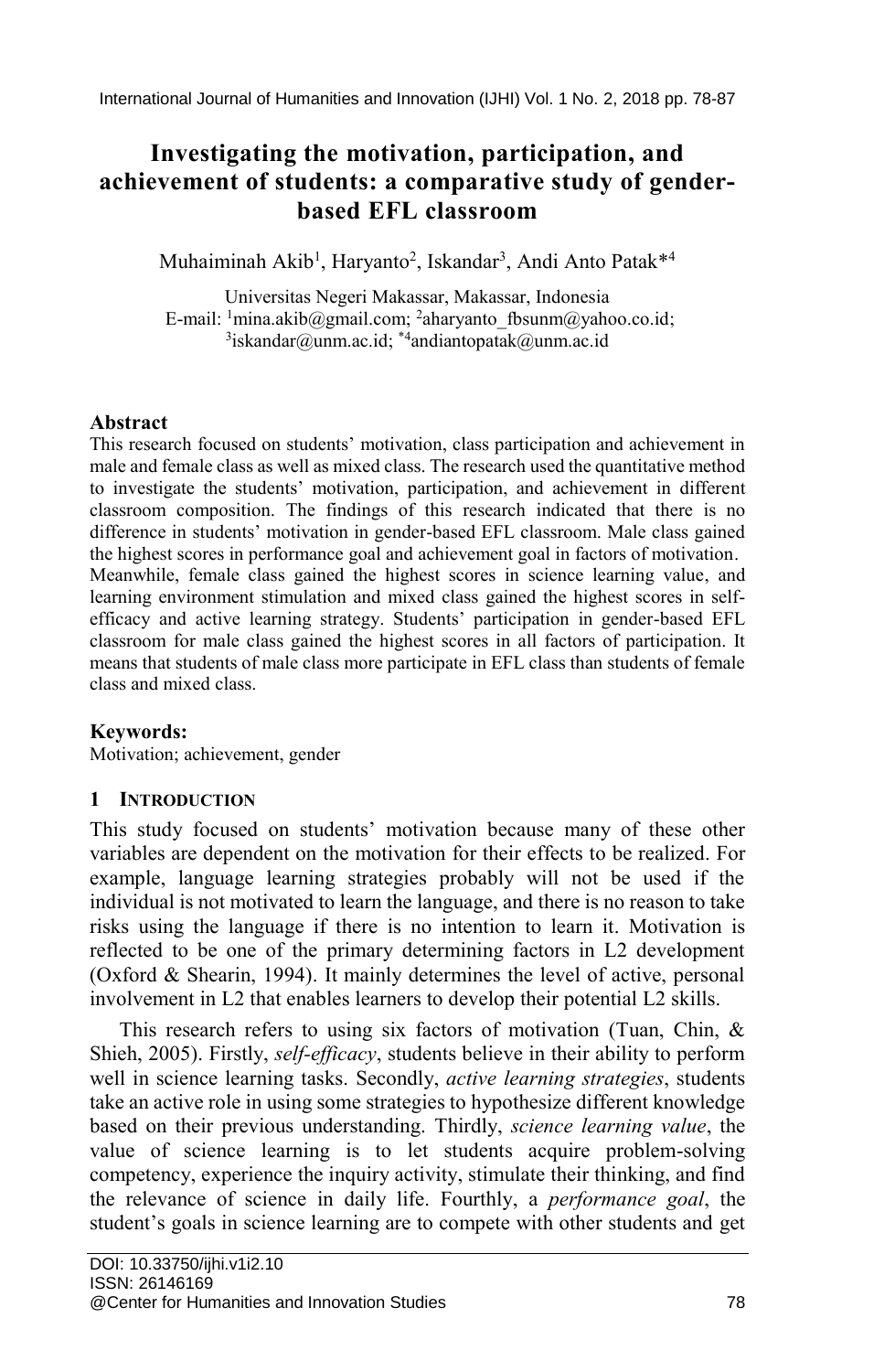attention from the teacher. Fifthly, an *achievement goal*, students feel satisfaction as they increase their competence and achievement during science learning. Sixthly, *learning environment stimulation,* in the class, learning environment surrounding students, such as curriculum, teachers' teaching, and pupil interaction influenced students' motivation in science

For examining the participation, the researcher observed the classroom activities. This study used a checklist form to get information about students' participation. The checklist of participation is designed based on categories of participation by Dancer and Kamvounias (2005) consist of preparation, contribution to the discussion, group skills, communication skills, and attendance.

# **2 METHOD**

### **2.1 Design**

The research used the quantitative methodology to investigate the students' motivation, participation, and achievement in different classroom composition. Comparative study is a wide-ranging term including both quantitative and qualitative comparison of social entities. The underlying goal of the comparative analysis is to search for similarity and variance. Those searching for similarity (i.e., the regression equation) often apply a more general theory and search for universals or underlying general processes across different contexts (Mills, Van de Bunt, & De Bruijn, 2006).

## **2.2 Procedure**

This study conducted three junior high schools at South Sulawesi, Indonesia. The population of this study is students in grade 8. Junior High School 1, 2, and three consists of forty-six, fifty-seven, and one-hundred and sixty-eight students respectively. In this research, the extraction of research data used the technique of purposive sampling.

# **3 RESULTS**

The questionnaire was used to know the students' motivation; observation was used to know the students' participation by using checklist form and instrument test used to know the students' achievement.

### **3.1 The Data of Questionnaire**

The first factor in students' motivation is self-efficacy. Self-efficacy is about students believed in their ability to perform well in science learning tasks. What the students feel confident about understanding difficult science concepts. Alternatively, when they find the science content difficult, they try to learn it or do not. The Table 1 below shows in details the questionnaire data in this study.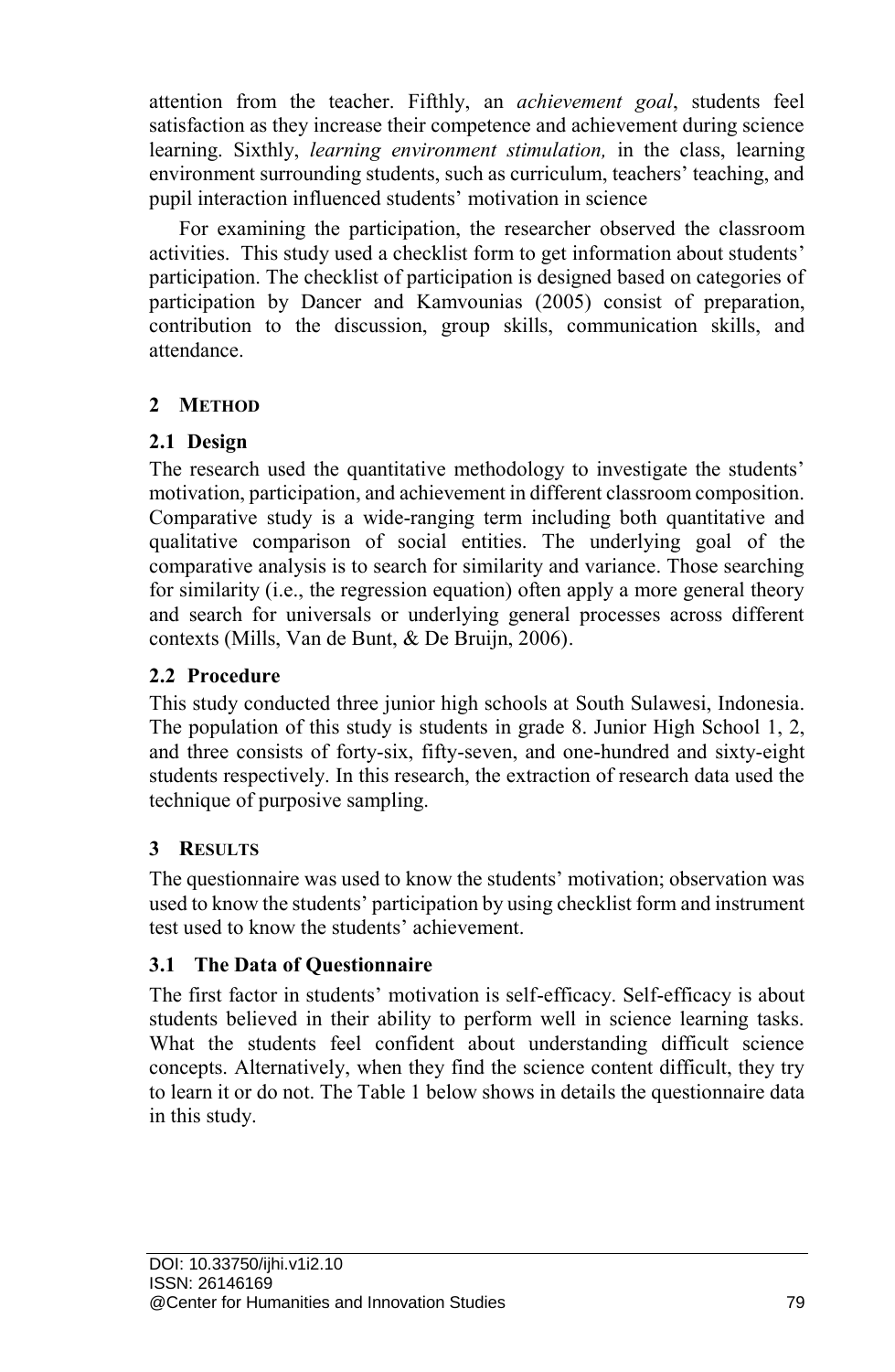|                                     | Table 1. Buddents monvalion |      |                     |      |               |       |
|-------------------------------------|-----------------------------|------|---------------------|------|---------------|-------|
| <b>Factors of Motivation</b>        | Male Class                  |      | <b>Female Class</b> |      | (Mixed Class) |       |
|                                     | Sum                         | Mean | Sum                 | Mean | Sum           | Mean  |
| Self-Efficacy                       | 293                         | 2.93 | 286                 | 2.86 | 297           | 2.97  |
| <b>Active Learning</b><br>Strategy  | 262                         | 3.28 | 260                 | 3.25 | 265           | 3,31  |
| Science Learning Value              | 256                         | 3.20 | 260                 | 3.25 | 237           | 2.96  |
| Performance Goal                    | 128                         | 2.13 | 121                 | 2.02 | 117           | 1.95  |
| Achievement Goal                    | 296                         | 3.70 | 254                 | 3.18 | 230           | 2.88  |
| Learning Environment<br>Stimulation | 180                         | 3.00 | 185                 | 3.08 | 169           | 2.82  |
| Total                               | 1,415                       | 3.04 | 1,366               | 2.94 | 1,315         | 2.815 |

Table 1. Students' motivation

Based on the data in Table 1 above, self-efficacy shows that male class gained total score from questionnaire 293 with a mean score of 2.93 while female class had a total score of 286 and its mean was 2.86. The mixed class had 297 with the mean score was 2.97. The data means that the students of the mixed class have the highest score in self-efficacy aspect than male class and female class. The second factor of students' motivation is an active learning strategy. In this factor, students take an active role in using a variety of strategies to construct new knowledge based on their previous understanding. They asked when learning new science concepts; they attempt to understand them. Then when they meet science concepts that they do not understand, they still try to learn them. The table explained about active learning strategy of students. Based on the data from the questionnaire, the male class gained a total score of 262 with a mean score of 3.28 while female class had total score 260 and its mean was 3.25. The mixed class had 265 with the mean score was 3.31. The data means that the students of the mixed class have the highest score in active learning strategy aspect than male class and female class.

The third factor of students' motivation is Science Learning Value. The value of science learning is to let students acquire problem-solving competency, experience the inquiry activity, stimulate their thinking, and find the relevance of science to daily life. If they can perceive these critical values, they will be motivated to learn science. Based on the data from the questionnaire, the male class had a total score of 256 with a mean score of 3.20 while female class had total score 260 and its mean was 3.25. The mixed class had 237 with the mean score was 2.96. The data shows that the students of the female class have the highest score in science learning value aspect than male class and mixed class.

The fourth factor of students' motivation is a performance goal. The student's goals in science learning are to compete with other students and get attention from the teacher. They asked what they I participate in science courses to get a good grade, and they participate in English subject so that the teacher pays attention to them. Based on the data from the questionnaire, the male class had a total score of 128 with a mean score of 2.13 while female class had a total score of 121 and its mean was 2/02. The mixed class had 117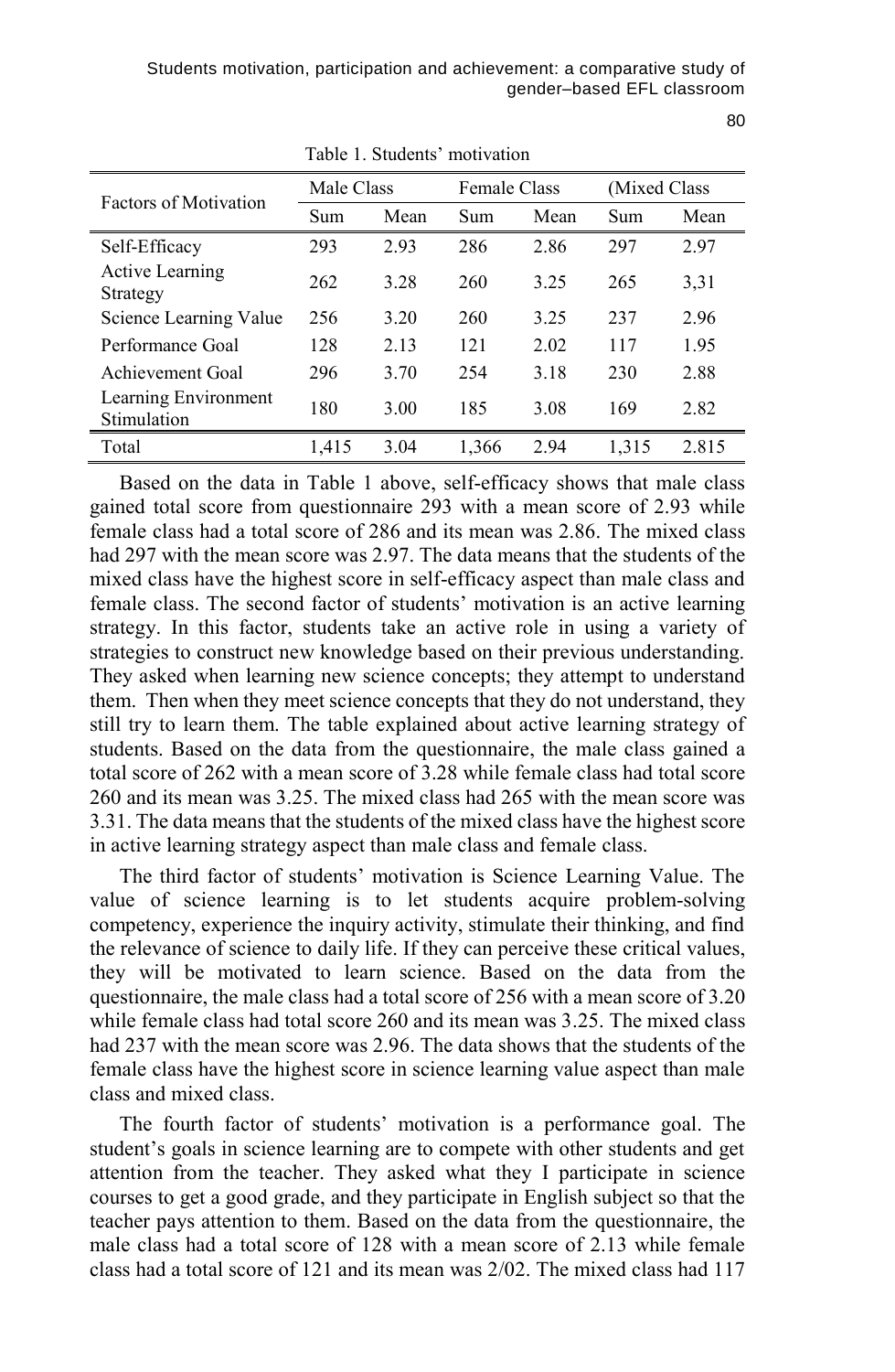with the mean score was 1.95. The data shows that the students of the male class have the highest score in the performance goal aspect than female class and mixed class.

The fifth factor in students' motivation is an achievable goal. Students feel satisfaction as they increase their competence and achievement during the English subject. At this part, students asked during a learning process; they feel most fulfilled when they attain a good score in a test, and during a learning process, they feel most fulfilled when the teacher accepts their ideas. Based on the data, the male class had a total score of 295 with a mean score of 3.70 while female class had total score 254 and its mean was 3.18. The mixed class had 230 with the mean score was 2.88. The data shows that the students of the male class have the highest score in the performance goal aspect than female class and mixed class.

The sixth factor of students' motivation is learning environment stimulation. In the class, learning environment surrounding students, such as curriculum, teachers' teaching, and pupil interaction influenced students' motivation in science. Based on the data, the male class had total score 180 with a mean score of 3.00 while female class had a total score of 185 and its mean was 3.08. The mixed class had 169 with the mean score was 2.82. The data shows that the students of the female class have the highest score in the performance goal aspect than the male class and mixed class. Based on the data, the male class gained the highest scores in performance goal and achievement goal in factors of motivation. While female class gained the highest scores in science learning value and learning environment stimulation and mixed class gained the highest scores in self-efficacy and active learning strategy.

#### **3.2 The Data of Observation**

For examining the participation, the researcher observed the classroom activities. The researcher used a checklist form to get information about students' participation. The result of all dimension of students' participation can be seen in the summary Table 2 below.

| Factors of<br>Participation   | (Male) |               | (Female) |      | (Mixed Class) |      |
|-------------------------------|--------|---------------|----------|------|---------------|------|
|                               | Sum    | $\frac{0}{0}$ | Sum      | $\%$ | Sum           | $\%$ |
| Preparation                   | 47     | 78            | 44       | 73   | 47            | 78   |
| Contribution to<br>Discussion | 69     | 86            | 62       | 77   | 50            | 62   |
| Group Skill                   | 66     | 82            | 61       | 76   | 62            | 77   |
| Communication<br><b>Skill</b> | 29     | 48            | 25       | 41   | 14            | 23   |
| Attendance                    | 20     | 100           | 20       | 100  | 20            | 100  |
| Total                         | 231    | 79            | 212      | 73   | 193           | 68   |

Table 2. Students' Participation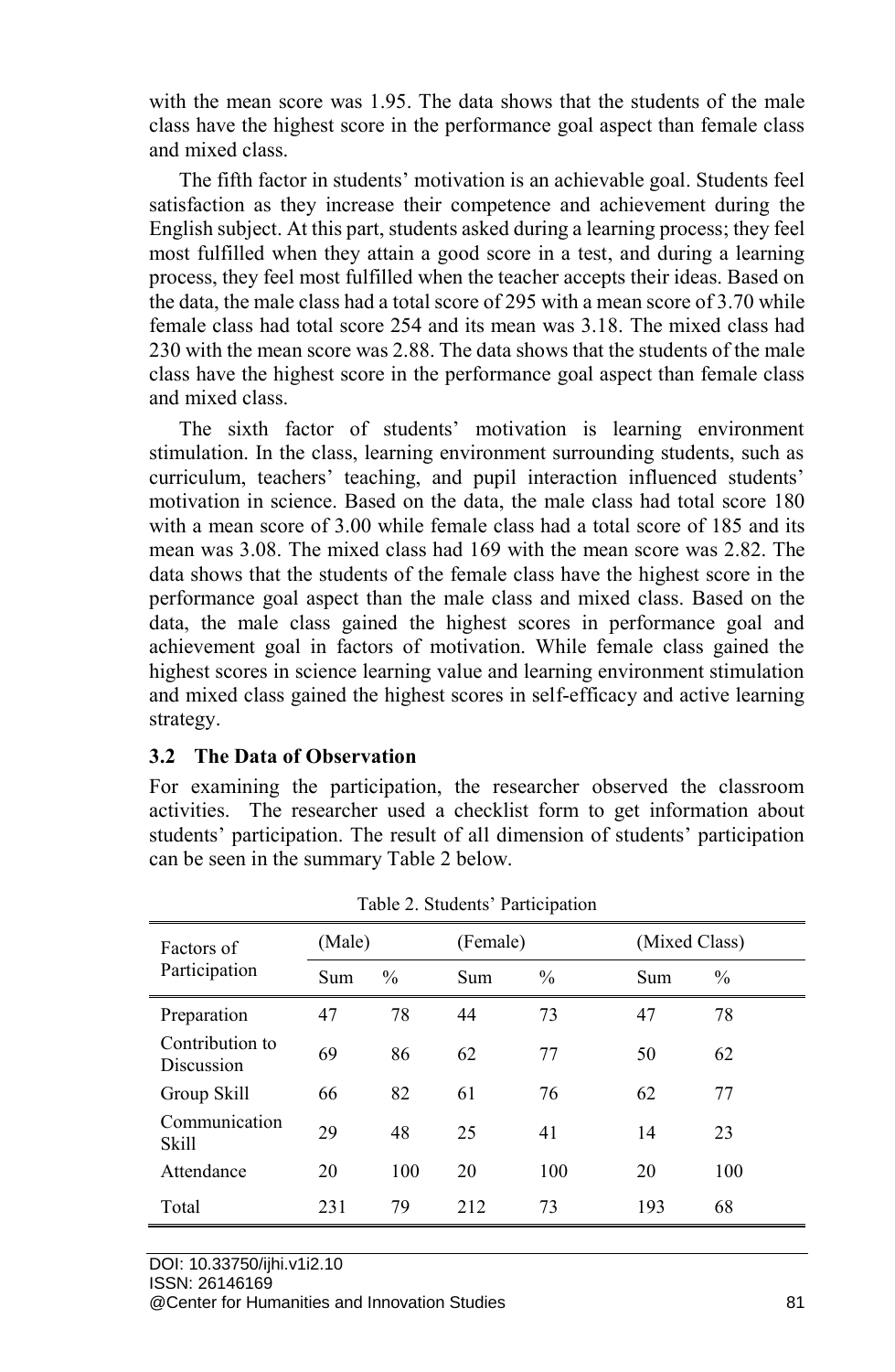| Category | participates | enough to            | enough to            |  |
|----------|--------------|----------------------|----------------------|--|
|          | actively     | participate actively | participate actively |  |

The first factor of students' participation is about preparation. In this part, the researcher wants to know what the students are coming prepared with the necessary materials (e.g., textbooks, homework (if given), preparatory materials required to complete in-class activities) and asking the teacher questions about course content. Based on the data, the male class had total score 47 with percentage score 78% while female class had total score 44 and its percentage was 73%. The mixed class had total score was 46 with a percentage score was 78%. The data shows that the students of male class and mixed class have a higher score in preparation aspect than female class.

The second dimension of students' participation is a contribution to the discussion. The indicator is volunteering answers to teacher questions about course content and active listening (when required) during lectures (can have points deducted for mobile phone use, sleep, non-pertinent chatter during teacher talk). Based on the data from the checklist, the male class had total score 69 with percentage score 86% while female class had a total score of 62 and its percentage was 77%. The mixed class had total score was 50 with a percentage score was 62%. The data shows that the students of the male class have the highest score in contribution to discussion aspect than female class and mixed class.

The third dimension of students' participation is group skill. The indicators in this part are participating in course content activities appropriately and proactively, according to type (e.g., pair/group/class discussions, role plays, presentations) and helping others who are having trouble with course content. Based on the data from observation, the male class had total score 66 with percentage score 82% while female class had a total score of 61 and its percentage was 76%. The mixed class had a total score of 62 with a percentage score was 77%. The data shows that the students of the male class have the highest score in the group skill aspect than female class and mixed class.

The fourth dimension is communication skill. The indicators of this part are following teacher's instructions or giving instructions to others and using English at all times, including downtime in the classroom. Based on the data from checklist form, the male class had total score 48 with percentage score 48% while female class had total score 25 and its percentage was 41%. The mixed class had total score 14 with percentage score was 23%. The data showed that the students of the male class have the highest score in communication skill aspect than female class and mixed class.

The last dimension of students' participation is attendance. The indicator is active attendance in the classroom. Based on the data from checklist form, male class, female class, and the mixed class had total score 20 with percentage score was 100%. The data showed that all classes had the same score. Based on the data, the male class gained the highest scores in all factors of participation. The male class had percentage 79 %, this fall in high participation category, the female class had percentage 73 %, and it falls in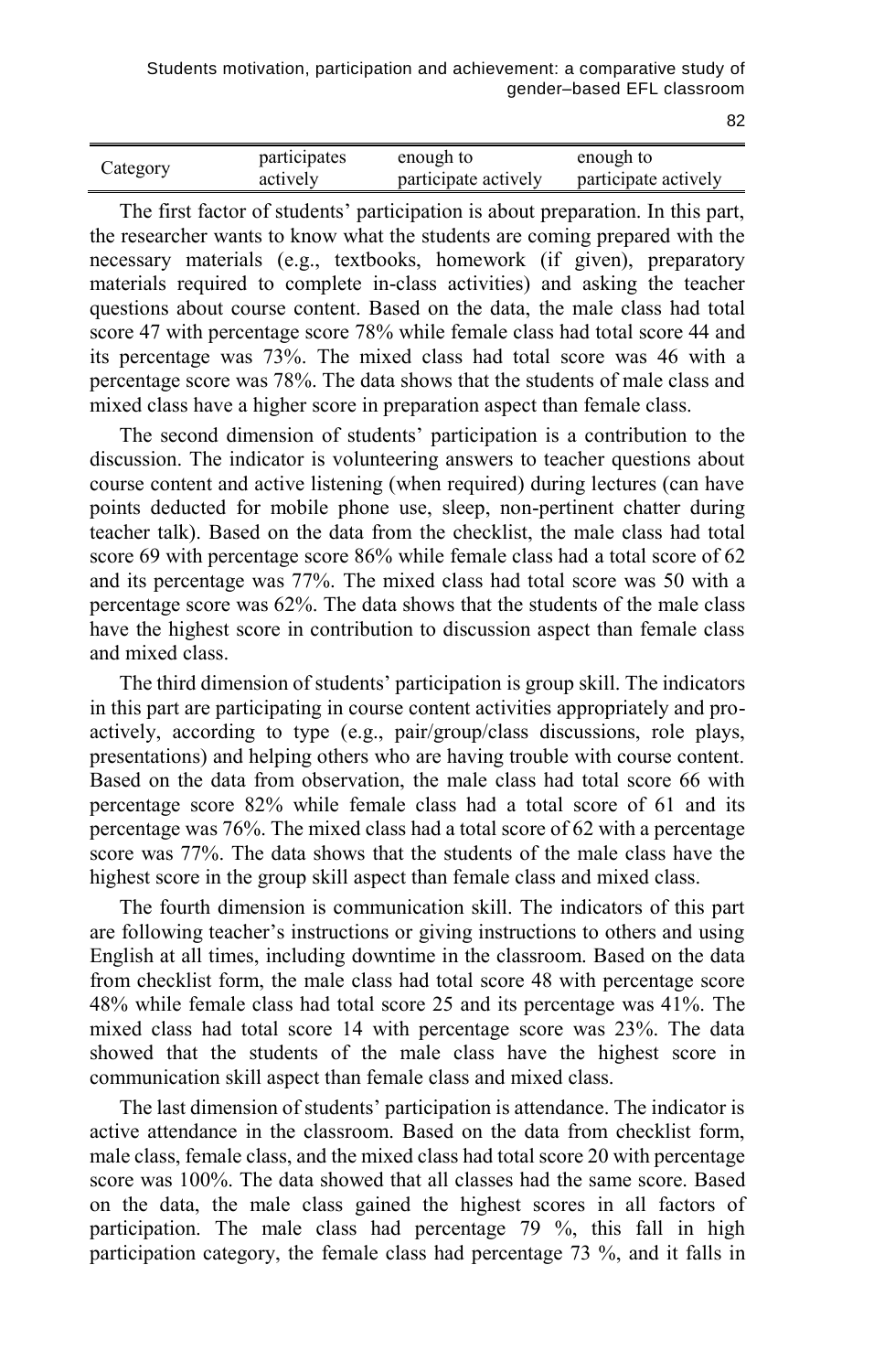moderate participation category, and the mixed class had percentage 68%, and it falls in moderate participation category.

## **3.3 The Data of Test**

A test used to know students achievement. The test included about writing, reading, listening and speaking. The result of all tests of students' achievement in English skills can be seen in Table 3 below.

| Language Skill |       | Table 3. Students' Achievement<br>(Male Class) |       | (Female Class) |       | (Mixed Class) |  |
|----------------|-------|------------------------------------------------|-------|----------------|-------|---------------|--|
|                | Sum   | Mean                                           | Sum   | Mean           | Sum   | mean          |  |
| Writing        | 1,475 | 73.75                                          | 1,460 | 73             | 850   | 42.5          |  |
| Reading        | 2,000 | 100                                            | 2,000 | 100            | 1,950 | 97.5          |  |
| Listening      | 748   | 37.4                                           | 1,512 | 75.6           | 352   | 17.6          |  |
| Speaking       | 1,692 | 84.6                                           | 1,691 | 84.55          | 1,665 | 83.25         |  |
| Total          | 1,475 | 73.94                                          | 1,460 | 83.29          | 850   | 60.21         |  |

The first test is about students' skill in writing. The indicator of this competency is students can write using simple past tense. The table above explained about students' achievement in writing skill. Based on the result of the test, male class gained total score 1,475 with mean 73.75 while female class had total score 1,460 with mean 73 and the mixed class had total score 850 with the mean score was 42.5. The data showed that male class gained the highest score in writing skill.

The second test was about students' skill in reading. The indicator of this competency was students can understand simple past tense sentences (actions or situations that occurred in the past). Based on the data from the test, the male class had total score 2,000 with a mean score of 100 while female class had total score 2,000 and its mean was 100. The mixed class had a total score of 1,950 with the mean score was 97.5. The data showed that the students of male class and female class have the highest score in reading skill than mixed class.

The third test was about students' skill in listening. The indicator of this competency was students can understand simple past tense sentences (actions or situations that occurred in the past). Based on the data from the test, the male class had total score of 748 with a mean score of 37.4 while female class had total score 1,512 and its mean was 75.6. The mixed class had total score 352 with the mean score was 17.6. The data showed that the students of the female class have the highest score in reading skill than male class and mixed class.

The last test was about students' skill in speaking. The indicator of the competency was the students are to tell stories using simple past tense sentences. Based on the result of the test, male class gained total score 1,692 with mean 84.6 while female class had total score 1,691 with mean 84.55 and the mixed class had total score 1,665 with the mean score was 83.25. The data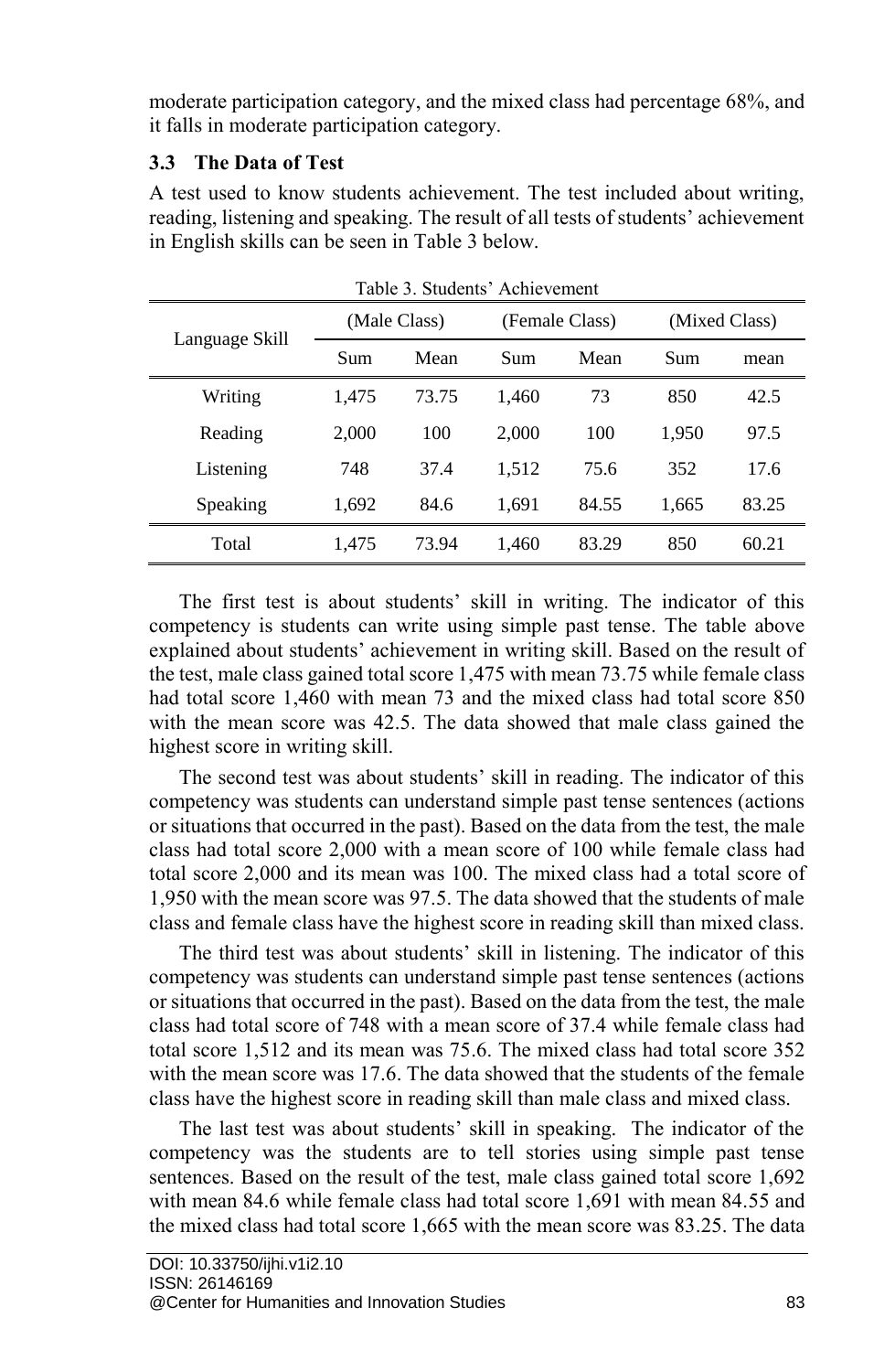84

showed that female class gained the highest score in speaking skill than male class and mixed class. Based on the data, female class gained the highest scores in language skills. The male class had a mean score 73.94, this classified as good, the female class had a mean score of 83.29, and is classified as very good, and the mixed class had mean score 60.21, and is classified as fair.

# **4 DISCUSSIONS**

# **4.1 Students' Motivation**

Male class gained the highest scores in performance goal and achievement goal. Meanwhile, female class gained the highest scores in science learning value and learning environment stimulation. Mixed class gained the highest scores in self-efficacy and active learning strategy. This finding is consistent with the result of Akram and Ghani (2013) research showing that there are no overall statistically significant differences between male and female participants in their motivation to learn English

From six factor of motivation that design by Tuan et al. (2005) that every class had the highest score for two factors from six factors of motivation. The male class had the highest score in the performance goal aspect. In this aspect, the student's goals in science learning are to compete with other students and get attention from the teacher. This aspect consistent with Williams and Burden (2004) have attempted to achieve a synthesis of the conception of motivation by defining it as:

*"a state of cognitive and emotional arousal, which leads to a conscious*  decision to act, and which gives rise to a period of sustained intellectual *and physical effort in order to attain a previously set goal (goals)."*

Beside performance goal aspect, the male class had the highest score in achievement goal aspect. In this aspect, students feel satisfaction as they increase their competence and achievement during science learning. This is consistent with Dornyei and Ottó (1998) that provided a summary of the previous theoretical, and empirical studies of factors of effect on L2 learners' motivation and one of them is goal theories propose that human action is urged by purpose and critical concern with various objectives.

The female class had the highest score in science learning value aspect. This aspect explained that the value of science learning is to let students obtain problem-solving competency, experience the inquiry activity, stimulate their thinking and find the relevance of science to daily life. If they can perceive these essential values, they will be motivated to learn science. Motivation encompasses the primary determining factors in second language development (Oxford & Shearin, 1994). It mainly determines the level of active, personal involvement in the second language that enables learners to develop their potential second language skills. Besides that, the female class had the highest score in the learning environment stimulation aspect. This aspect is about in the class, learning environment surrounding students, such as curriculum, teachers' teaching, and pupil interaction influenced students' motivation in science. This is consistent with Brown, and Lee (2015) states that there are six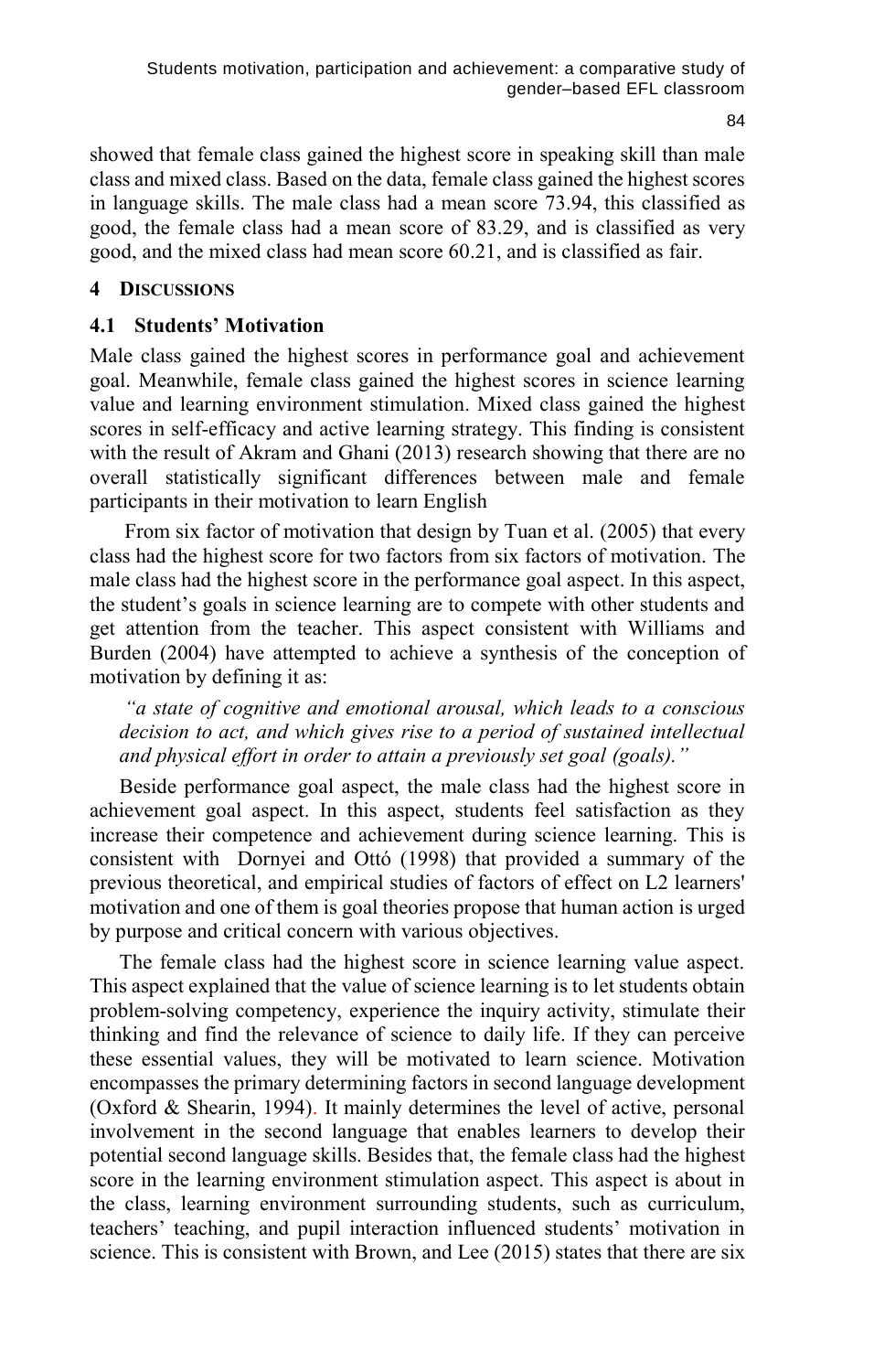general guidelines which can help the teachers to infuse their English Second Language classroom with some intrinsically motivating dynamics. One of them is content-based activities and courses are intrinsically motivating. The teachers might strive to focus their students on interesting, relevant subjectmatter content that gets them more linguistically involved with meanings and purposes.

Students from mixed class had the highest score in self-efficacy aspect. In this aspect, students believe in their ability to perform well in science learning tasks. This is consistent with Dornyei and Ottó (1998) stated that self-efficacy theory refers to the individual's judgment of their capabilities to perform particular tasks. The other aspect is active learning strategies. In this aspect, students take an active role in using a variety of strategies to construct new knowledge based on their previous understanding. This is consistent with Brown and Lee (2015) states that one of six general guidelines which can help the teachers to infuse their English Second Language classroom with some intrinsically motivating dynamics is learner-centered, cooperative teaching is intrinsically motivating. The teachers give students opportunities to make choices in activities or topics.

### **4.2 Students' Participation**

Based on the data that found under observation, the researcher gained the summary that male class gained the highest scores in all factors of participation. It means that students of male class more participate in EFL class than students of female class and mixed class. These findings are consistent with Guarisco (2010) reported that in public school single-sex environments, student achievement improves, particularly for minority students or students in poverty, because of improved behaviors and teacher focus on learning-style differences.

Male class gained the highest score at motivation factor. This factor gave influence to the participation. This reality is consistent with Cohen (1991), students are more motivated, learn better, become better critical thinkers, and have self-reported gains in character when they are prepared for class and participate in discussions. In this research, the finding showed that the female class gained an excellent score about participation. Just a little difference score than male class. This is consistent with Guarisco (2010) also reported that females also get benefit from single-sex environments. Sexual harassment is an unfortunate problem in coeducational environments.

#### **4.3 Students' Achievement**

A test used to know students achievement. The test included about writing, reading, listening and speaking. The steps in designing the test are: consider the goal of the test. In this test, the goals of the test based on the basic competency from the English syllabus for Eight Grade. Based on the basic competency, the researcher determines the indicators. Then maintain consistency between goals for the subject, methods of teaching, and the tests used to measure the achievement of goals. Next, use testing methods that are appropriate to learning goals.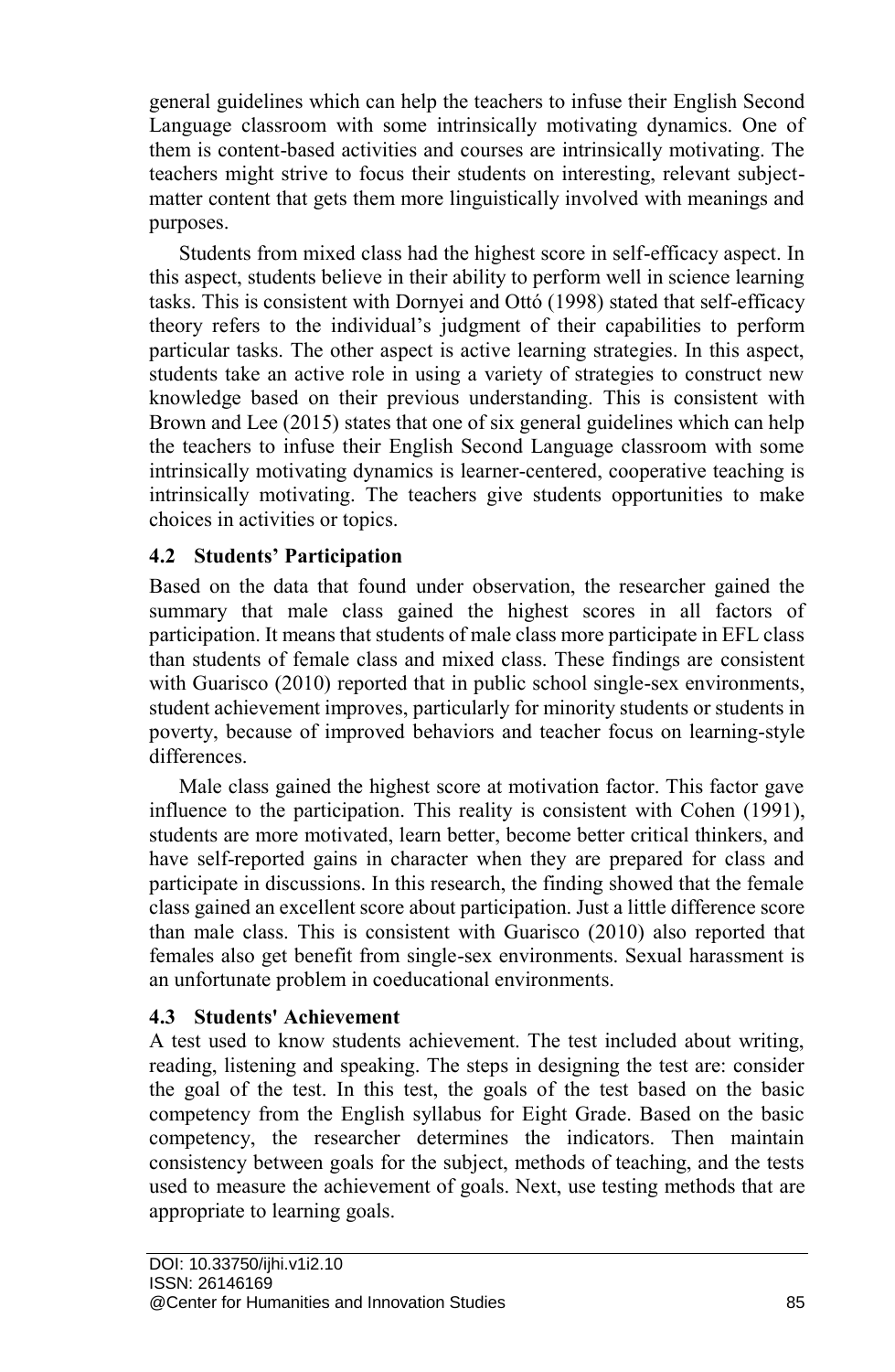86

The male class gained the highest score in writing skill. The students of male class and female class have the highest score in reading skill than mixed class. The students of the female class have the highest score in reading skill than male class and mixed class. Female class gained the highest score in speaking skill than male class and mixed class. This result is inconsistent with Tuan et al. (2005)) showed the fact that students' motivation was significantly correlated to both their previous and current science achievement scores indicate s the stability of motivation about students' achievement. Thus, science achievement is often used as indirect evidence of students' motivation.

#### **5 CONCLUSION**

This study deals with students' motivation in gender-based EFL classroom (Samad, Fitriani, Patak, & Weda, 2018). This study shows that there is no difference in students' motivation in gender-based EFL classroom. Male class gained the highest scores in performance goal and achievement goal in factors of motivation. Meanwhile, female class gained the highest scores in science learning value, and learning environment stimulation and mixed class gained the highest scores in self-efficacy and active learning strategy. It means that single-sex and mixed classes have high motivation in English learning. About students' participation in gender-based EFL classroom, male class gained the highest scores in all factors of participation. It means that students of male class more participate in EFL class than students of female class and mixed class.

The researcher made the classification of participation categories based on the percentage of their score. The male class had percentage 79 %, this fall in high participation category, the female class had percentage 73 %, and it falls in moderate participation category, and the mixed class had percentage 68%, and it falls in moderate participation category. The researcher can conclude that students in single-sex classes are more conducive than students in mixed class regarding students' participation when they are learning English. About students' achievement in gender-based EFL classroom, after calculating a total score from all language skill, the result showed that female class gained the highest scores in language skills. Based on the classification, the male class had mean score 73.94, this classified as good, the female class had mean score 83.29, and is classified as very good, and the mixed class had mean score 60.21, and it classified as fairly. Based on the finding, the researcher can conclude that students in single-sex classes are more conducive than students in mixed class regarding students' achievement when they are learning English.

#### **6 RECOMMENDATION**

Some suggestions can be given related to the researcher's conclusion. To the English teachers for the male class should give attention to students' motivation in self-efficacy, active learning strategy, science learning value and learning environment stimulation factors. To the English teachers at the female class should give attention to students' motivation in self-efficacy, active